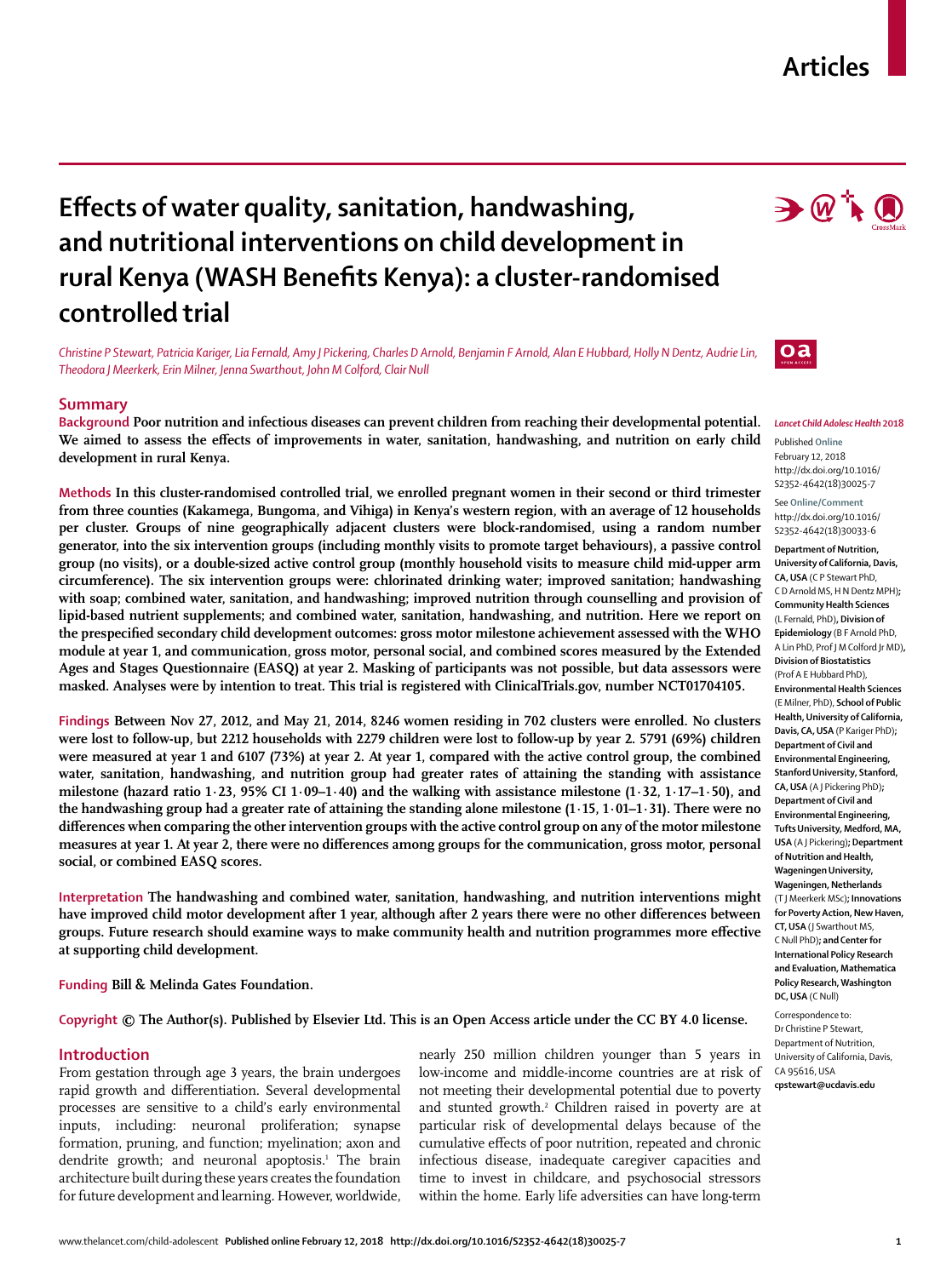#### **Research in context**

#### **Evidence before this study**

At the time this study was conceptualised, there was strong evidence that risk factors such as poverty, stunting, micronutrient deficiencies, chronic or repeated infections, and inadequate care practices were associated with poor child development. However, there was limited evidence of health or nutritional interventions that improve developmental outcomes. Although we did not do a systematic review of the scientific literature before starting our trial, two reviews by Walker et al and Engle et al in *The Lancet* Series on Child Development in 2011 informed the evidence base at the time. Direct iron or iodine supplementation to micronutrient-deficient populations showed some evidence of efficacy, and a trial of lipid-based nutrient supplements in Ghana reported significant improvements in motor milestone achievement. While this study was underway, additional trials of lipid-based nutrient supplements were published suggesting positive benefits on early child development in Burkina Faso (Prado et al, 2016), Ghana (Prado et al, 2016), and Bangladesh (Matias et al, 2017), but not Malawi (Prado et al, 2016). Despite some evidence of an association between enteric infections and later cognition, there was no published evidence that water, sanitation, or hygiene interventions that might prevent enteric infections improve early child development outcomes. Since this study began, one intensive handwashing promotion trial in Pakistan (Bowen et al, 2012) provided evidence of significant developmental benefits 6 years later when children were aged 6–7·5 years.

#### **Added value of this study**

This trial provides some of the first evidence from a randomised controlled trial that an integrated water, sanitation, handwashing, and nutrition intervention improved motor development in children at 1 year of age but did not improve measures of child development assessed at 2 years of age.

#### **Implications of all the available evidence**

This study provided evidence of only a modest effect on gross motor development outcomes at 1 year from baseline. However, measures of intervention adherence were variable (high for nutrition and sanitation interventions, but low for other interventions). As compared with other trials that had had a high intensity of contact between caregivers and health promoters, this trial had a lower frequency of contact (ie, monthly), which might be more similar to what government or donor-funded programmes might be able to achieve at scale. This lower intensity might have limited the potential for the interventions to improve child development. Frequent contact with health promoters might lead to higher adherence to the recommended behaviours. It could also provide added benefits with respect to social support for the caregiver or encouraging greater attention to be paid to the child if combined with the promotion of responsive stimulation, which might contribute to improved developmental outcomes.

consequences for the developing brain, and thus can have effects on cognitive and socioemotional abilities.<sup>2</sup>

There is a large and growing body of evidence linking inadequate nutrition in early childhood to impaired concurrent development and long-term functioning. Stunting in children younger than 2 years has been associated with lower developmental scores in early childhood, poorer cognition and executive function in middle childhood and adolescence, fewer years of school completion, and lower income in adulthood.<sup>2</sup> Deficiencies in micronutrients, especially iron and iodine, are also associated with worse outcomes throughout the lifecourse, and might be irreversible, even with treatment.<sup>1,3-5</sup> However, early care practices or interventions can prevent or reduce the effect of nutritional risks on development. Breastfeeding has been associated with greater intelligence quotient scores measured in childhood and adolescence,<sup>6</sup> and has been shown to be a protective factor for children exposed to one or more developmental risks.<sup>5</sup> Trials of nutritional interventions, including micronutrient supplementation during pregnancy or early childhood and provision of micronutrient-fortified complementary foods or lipid-based nutrient supplements, have also shown some benefits on developmental outcomes in children.7

The literature linking water, sanitation, or handwashing interventions with developmental outcomes is sparse. One study of an intensive handwashing promotion intervention in Pakistan noted significant developmental benefits in 5–7-year-old children whose families had participated in the trial when their children were younger than 30 months.<sup>8</sup> Despite the limited evidence from trials, there are plausible biological pathways through which water, sanitation, or handwashing interventions might affect child development by reducing infection and inflammation in pregnancy or early childhood.9 Frequent diarrhoeal illness is associated with growth faltering,<sup>10</sup> which could lead to developmental impairments. Two longitudinal studies presented evidence of an association between *Cryptosporidium* or *Giardia* infection and diarrhoea in early life with cognitive function in later life.11,12 Frequent febrile illness or elevated inflammatory biomarkers have also been associated with poor cognitive, language, and motor development.<sup>13</sup> Chronic enteropathogen exposure might lead to sustained inflammation, which could activate microglia and perivascular macrophages, leading to a neuroinflammatory state.<sup>14</sup> Inflammation will also cause a decrease in plasma iron concentrations because of an inhibition of iron absorption and sequestration of iron in splenic and hepatic macrophages,<sup>9</sup> thereby limiting its availability for normal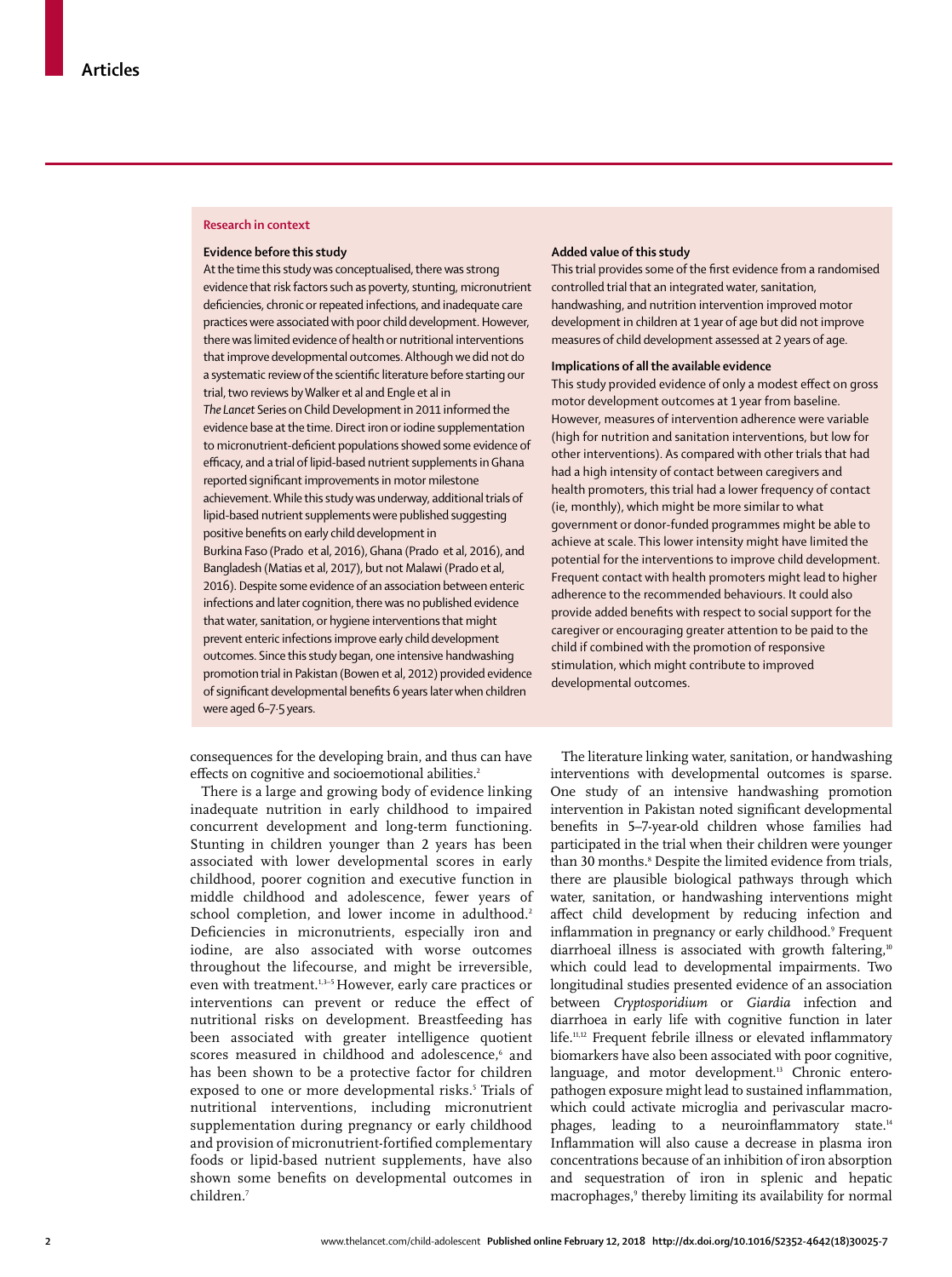developmental processes that rely on iron. Finally, frequent days of illness might inhibit child exploration and positive interactions with caregivers, hindering opportunities for engagement in stimulating activities that promote development.

The WASH Benefits trial in Kenya was designed to assess the independent and combined effects of water, sanitation, handwashing, and nutritional interventions on child growth, health, and development after 2 years of intervention. We recently reported small improvements in growth with improved nutrition, but no effect of study interventions on diarrhoea, in the same trial setting.<sup>15</sup> A companion trial in Bangladesh has reported significant effects on growth with improved nutrition, reductions in diarrhoea with improvements in water, sanitation, handwashing, or nutrition,<sup>16</sup> and improvements in indicators of child development across all intervention groups. $17$  The objective of the present analysis was to evaluate two hypotheses. First, interventions improving water quality; sanitation; handwashing with soap; water, sanitation, and handwashing in combination; nutrition; or water, sanitation, handwashing, and nutrition in combination would improve indicators of child development during the first 2 years of life. Second, the combination of water, sanitation, handwashing, and nutrition would improve child development measurements more than combined water, sanitation, and handwashing, or more than nutrition alone.

## **Methods**

## **Study design**

Details on the study methods have been published previously.15,18 The Kenya WASH Benefits study was a cluster-randomised trial done in three counties (Kakamega, Bungoma, and Vihiga) in Kenya's western region. Village clusters comprising an average of 12 enrolled households each were randomly assigned by geographical blocks into one of eight study groups: chlorine treatment of drinking water; improved sanitation limiting exposure to faeces; handwashing with soap; combined water, sanitation, and handwashing interventions; infant and young child feeding counselling plus small-quantity lipid-based nutrient supplements (nutrition group); combined water, sanitation, handwashing, and nutrition; active control; and passive control. In all groups except for the passive control, community health promoters were instructed to do monthly home visits to measure child mid-upper arm circumference. In the active control group, this was the only activity, whereas in the other intervention groups, community health promoters used additional behaviour change techniques to target the group-specific behaviours. The passive control group was included to distinguish the effects of interaction with the community health promoters from the effects of the water, sanitation, handwashing, and nutrition components of the interventions.

The trial protocol was approved by human subjects' committees at the University of California, Berkeley, CA, USA, Stanford University, CA, USA, and the Kenya Medical Research Institute, Nairobi, Kenya.

#### **Participants**

Study eligibility was determined at the community and individual levels. Villages were eligible for selection into the study if they were rural, most of the population relied on communal water sources and had unimproved sanitation facilities, and there were no other ongoing combined water, sanitation, and handwashing or nutrition programmes. Households were eligible for participation if there was a woman in her second or third trimester of pregnancy who planned to reside in the community for at least 2 years and who could speak Kiswahili, Luhya, or English. A minimum of six eligible pregnant women was required to form a study cluster, which could contain up to three neighbouring villages. Mothers provided written informed consent for themselves and their infants.

## **Randomisation and masking**

Clusters were randomly assigned to intervention groups at the University of California, Berkeley, CA, USA, using a random number generator. Groups of nine geographically adjacent clusters were block-randomised into the six intervention groups, passive control group, or double-sized active control group. Participants and other community members were informed of their intervention group assignment after the baseline survey. Masking of participants was not possible in view of the nature of the interventions. Data collectors who assessed the study outcomes were not informed of the cluster intervention assignment, but might have inferred the assignment.

#### **Procedures**

Community health promoters were nominated by mothers in the community and trained to provide intervention group-specific behaviour change activities as well as instructions on hardware use or provision of supplements. They were also trained to measure child mid-upper arm circumference to identify and provide referrals for potential cases of severe acute malnutrition, as well as to increase familial involvement and interest in care practices concerning their child's growth and health. Training varied in length, ranging from 3 days for the active control group to 7 days for the combined intervention groups. Group-specific refresher trainings were done every 6 months thereafter. Supportive supervision was provided through in-person, one-on-one spot-checks by supervisors, and via phone and text message support. Health promoters were provided a nominal stipend for their activities of approximately US\$15 per month for the first 6 months when they had more intensive engagement with the study participants, and \$9 per month thereafter (the prevailing daily wage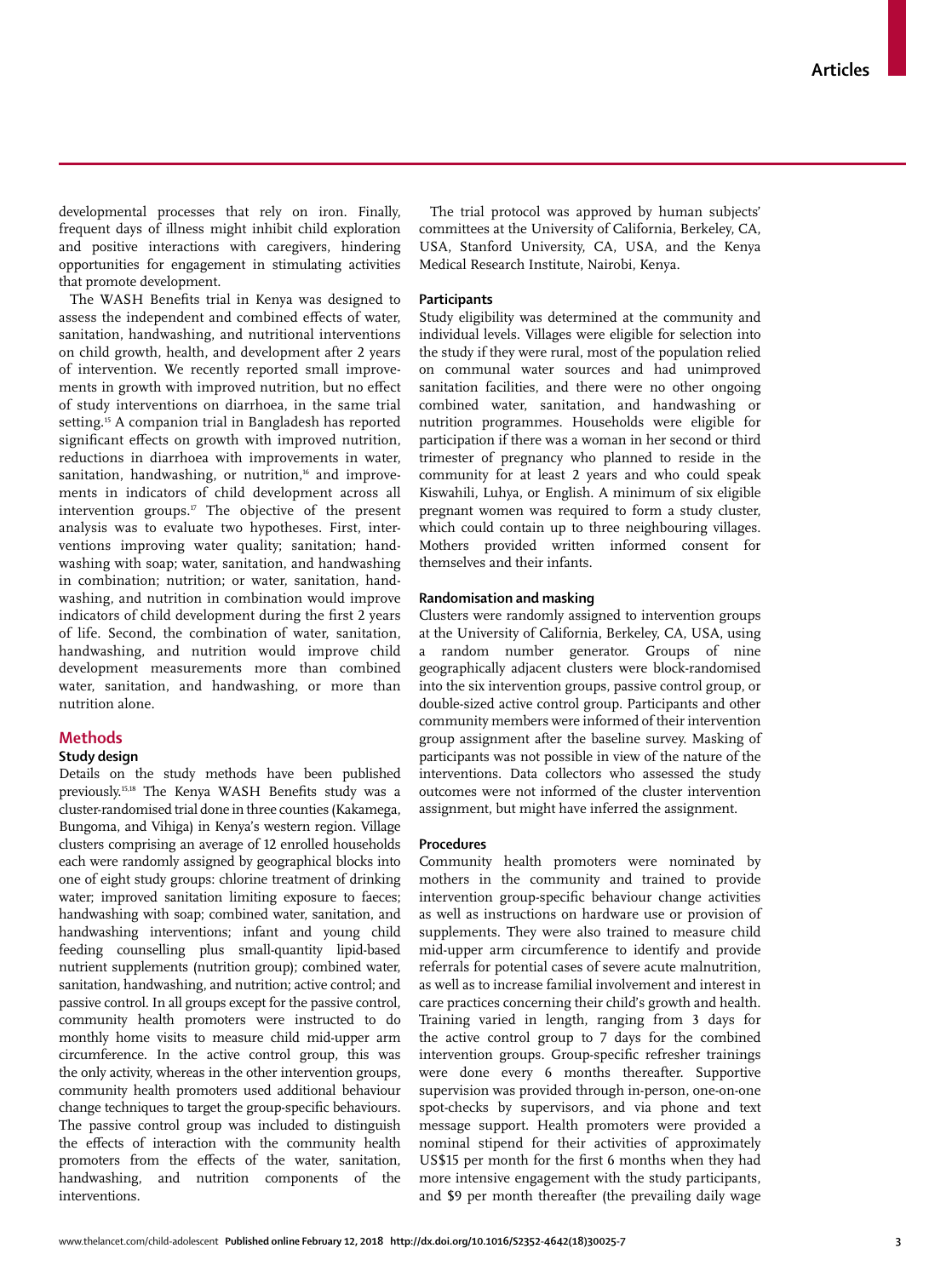

#### *Figure 1:* **Trial profile**

Numbers are children except where specified. Attrition was at the individual level. WASH=water, sanitation, and handwashing. EASQ=Extended Ages and Stages Questionnaire. \*Births and deaths reported in year 2 in the figure are cumulative.

> for unskilled labour in the study area is \$1–2). A second promoter was recruited in larger clusters (more than ten for single groups and more than eight for combined groups).

> Each intervention consisted of a comprehensive behaviour change package of key messages; visual aids in the form of flipcharts, posters, and reminder cue cards; interactive activities with songs, games, or pledges to commit to practice target behaviours; and the distribution of group-specific hardware, products, or supplements. Intervention-specific promoter training materials, visit plans, and visual aids are available online. Promoters were encouraged to visit at least once a month throughout the duration of the 2 year trial. Visit modules varied in length but were designed to last less than 1 h.

> In the three intervention groups including water quality improvements, community health promoters

advocated drinking water treatment with sodium hypochlorite using either chlorine dispensers installed at the point of collection in study villages or bottled chlorine provided directly to households. Community health promoters used chlorine test strips to spot-check household chlorine concentrations during monthly visits and results were used to improve counselling.

In the three intervention groups including sanitation, existing latrines were upgraded and improved by installing a plastic slab with a tight-fitting lid; households without latrines or with poor quality latrines were provided with a new latrine. All households in study compounds were provided with a plastic potty for each child younger than 3 years as well as a sani-scoop with a paddle to remove animal and human faecal material from the yard surrounding the home.

For **training materials** see https://osf.io/fs23x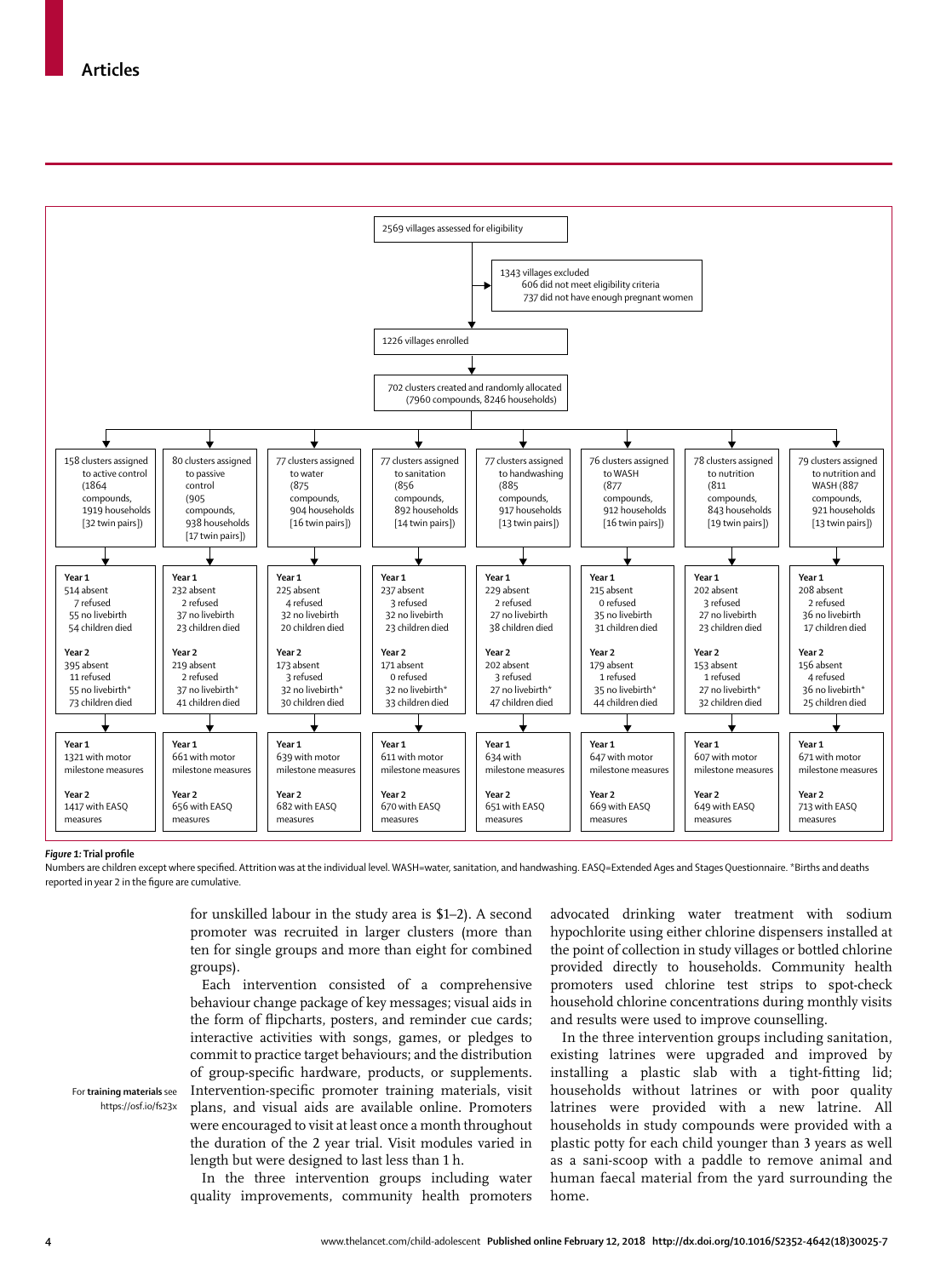|                                                              | <b>Active control</b><br>group (N=1919) | Passive control<br>$qroup(N=938)$ | Water group<br>$(N=904)$ | <b>Sanitation</b><br>group $(N=892)$ | Handwashing<br>group (N=917) | Water,<br>sanitation, and<br>handwashing<br>group (N=912) | <b>Nutrition</b><br>group $(N=843)$ | Water, sanitation,<br>handwashing,<br>and nutrition<br>$qroup (N=921)$ |
|--------------------------------------------------------------|-----------------------------------------|-----------------------------------|--------------------------|--------------------------------------|------------------------------|-----------------------------------------------------------|-------------------------------------|------------------------------------------------------------------------|
| Maternal                                                     |                                         |                                   |                          |                                      |                              |                                                           |                                     |                                                                        |
| Age (years)                                                  | 26(6)                                   | 26(7)                             | 26(6)                    | 26(7)                                | 26(6)                        | 26(6)                                                     | 26(6)                               | 26(6)                                                                  |
| Height (cm)                                                  | 160(6)                                  | 160(6)                            | 160(6)                   | 160(6)                               | 160(6)                       | 160(6)                                                    | 160(6)                              | 160(6)                                                                 |
| Study child is firstborn                                     | 490 (26%)                               | 237 (25%)                         | 205 (23%)                | 222 (25%)                            | 208 (23%)                    | 191 (21%)                                                 | 206 (24%)                           | 225 (25%)                                                              |
| Completed at least primary education                         | 916 (48%)                               | 441 (47%)                         | 447 (49%)                | 430 (48%)                            | 402 (44%)                    | 430 (47%)                                                 | 409 (49%)                           | 438 (48%)                                                              |
| Paternal                                                     |                                         |                                   |                          |                                      |                              |                                                           |                                     |                                                                        |
| Completed at least primary education                         | 1098 (62%)                              | 521 (60%)                         | 532 (64%)                | 482 (58%)                            | 500 (59%)                    | 521 (61%)                                                 | 491 (64%)                           | 526 (62%)                                                              |
| Works in agriculture                                         | 749 (41%)                               | 376 (43%)                         | 378 (44%)                | 362 (43%)                            | 363 (42%)                    | 374 (43%)                                                 | 343 (43%)                           | 372 (43%)                                                              |
| Household                                                    |                                         |                                   |                          |                                      |                              |                                                           |                                     |                                                                        |
| Number of people per compound                                | 8(5)                                    | 8(6)                              | 8(6)                     | 8(5)                                 | 8(6)                         | 8(5)                                                      | 8(7)                                | 8(5)                                                                   |
| Number of children aged <18 years                            | 3(2)                                    | 3(2)                              | 3(2)                     | 3(2)                                 | 3(2)                         | 3(2)                                                      | 3(2)                                | 3(2)                                                                   |
| Has electricity                                              | 122 (6%)                                | 51 (5%)                           | 60 (7%)                  | 73 (8%)                              | 67 (7%)                      | 64 (7%)                                                   | 58 (7%)                             | 67 (7%)                                                                |
| Has a cement floor                                           | 107 (6%)                                | 50 (5%)                           | 73 (8%)                  | 49 (5%)                              | 41 (4%)                      | 50 (5%)                                                   | 48 (6%)                             | 56 (6%)                                                                |
| Has an iron roof                                             | 1302 (68%)                              | 600 (64%)                         | 610 (67%)                | 587 (66%)                            | 581 (63%)                    | 574 (63%)                                                 | 581 (69%)                           | 615 (67%)                                                              |
| Drinking water                                               |                                         |                                   |                          |                                      |                              |                                                           |                                     |                                                                        |
| One-way walking time to primary<br>water source (min)        | 11(12)                                  | 12(16)                            | 12 (30)                  | 10(10)                               | 11(13)                       | 11(13)                                                    | 11(12)                              | 11(12)                                                                 |
| Primary drinking water source is<br>improved*                | 1446 (76%)                              | 699 (75%)                         | 679 (75%)                | 675 (76%)                            | 708 (78%)                    | 624 (69%)                                                 | 603 (72%)                           | 697 (76%)                                                              |
| Reported treating currently stored water                     | 196/1557 (13%)                          | 92/747 (12%)                      | 81/732 (11%)             | 94/728 (13%)                         | 96/757 (13%)                 | 97/724 (13%)                                              | 79/682 (12%)                        | 106/743 (14%)                                                          |
| Sanitation                                                   |                                         |                                   |                          |                                      |                              |                                                           |                                     |                                                                        |
| Usually defecate in primary toilet                           | 1767 (94%)                              | 867 (95%)                         | 825 (94%)                | 806 (94%)                            | 839 (94%)                    | 850 (95%)                                                 | 780 (95%)                           | 849 (94%)                                                              |
| Daily defecating in the open, children<br>aged 0 to <3 years | 789/1017 (78%)                          | 378/492 (77%)                     | 376/469 (80%)            | 370/493 (75%)                        | 358/469 (76%)                | 394/515 (77%)                                             | 363/462 (79%)                       | 388/497 (78%)                                                          |
| Latrine                                                      |                                         |                                   |                          |                                      |                              |                                                           |                                     |                                                                        |
| Own any latrine                                              | 1561 (82%)                              | 774 (83%)                         | 750 (83%)                | 722 (81%)                            | 756 (83%)                    | 754 (83%)                                                 | 701 (83%)                           | 764 (83%)                                                              |
| Access to improved latrine                                   | 309 (17%)                               | 153 (17%)                         | 150 (18%)                | 131 (16%)                            | 157 (19%)                    | 153 (18%)                                                 | 119 (15%)                           | 143 (16%)                                                              |
| Human faeces observed in compound                            | 163 (9%)                                | 79 (8%)                           | 66 (7%)                  | 72 (8%)                              | 84 (9%)                      | 73 (8%)                                                   | 73 (9%)                             | 87 (9%)                                                                |
| <b>Handwashing location</b>                                  |                                         |                                   |                          |                                      |                              |                                                           |                                     |                                                                        |
| Has water within 2 m                                         | 487 (25%)                               | 236 (25%)                         | 242 (27%)                | 245 (28%)                            | 245 (27%)                    | 251 (28%)                                                 | 228 (27%)                           | 249 (27%)                                                              |
| Has soap within 2 m                                          | 164 (9%)                                | 94 (10%)                          | 91 (10%)                 | 75 (8%)                              | 83 (9%)                      | 115 (13%)                                                 | 90 (11%)                            | 87 (9%)                                                                |
| <b>Food security</b>                                         |                                         |                                   |                          |                                      |                              |                                                           |                                     |                                                                        |
| Moderate to severe household hungert                         | 203 (11%)                               | 113 (12%)                         | 106 (12%)                | 91 (10%)                             | 92 (10%)                     | 101 (11%)                                                 | 98 (12%)                            | 104 (11%)                                                              |

Data are n (%) or mean (SD). Missing *<*8% of observations unless denominator indicated. \*Defined by WHO/UNICEF Joint Monitoring Program's definition for an improved water source. †Assessed by the Household Hunger Scale. Slight discrepancies between data in this table and those presented in Null, Stewart, and Pickering et al, 2018, are due to data cleaning that occurred between the time of the analyses.

*Table 1:* **Baseline characteristics**

In the three intervention groups including handwashing, households were provided with two handwashing stations, one near the latrine and a second near the cooking area. Stations were constructed with two foot-pedal operated jerry cans that could be tipped to dispense a small stream of either soapy water or rinse water. Households were responsible for keeping the tanks stocked with water, but the community health promoters refilled soap roughly every 3 months.

In the two intervention groups including nutrition, micronutrient-fortified, small quantity lipid-based nutrient supplements were provided to children aged 6–24 months. The appendix provides nutrient composition of the supplements. Community health promoters delivered monthly rations of lipid-based nutrient supplements in the form of 10 g sachets and caregivers were instructed to mix the contents of the sachet into the child's complementary foods twice a day. Key messages for maternal, infant, and young child feeding consisted of dietary diversity during pregnancy and lactation, early initiation of breastfeeding, exclusive breastfeeding from 0–6 months and continued breastfeeding through 24 months, timely introduction of complementary foods, dietary diversity, feeding frequency, and feeding during illness. Midway through the trial, a decision was made to distribute the lipid-based nutrient supplements by higher level project staff to improve the quality of data recording on distributions and adherence.

After consent and enrolment, a baseline survey was administered with questions about household socioSee **Online** for appendix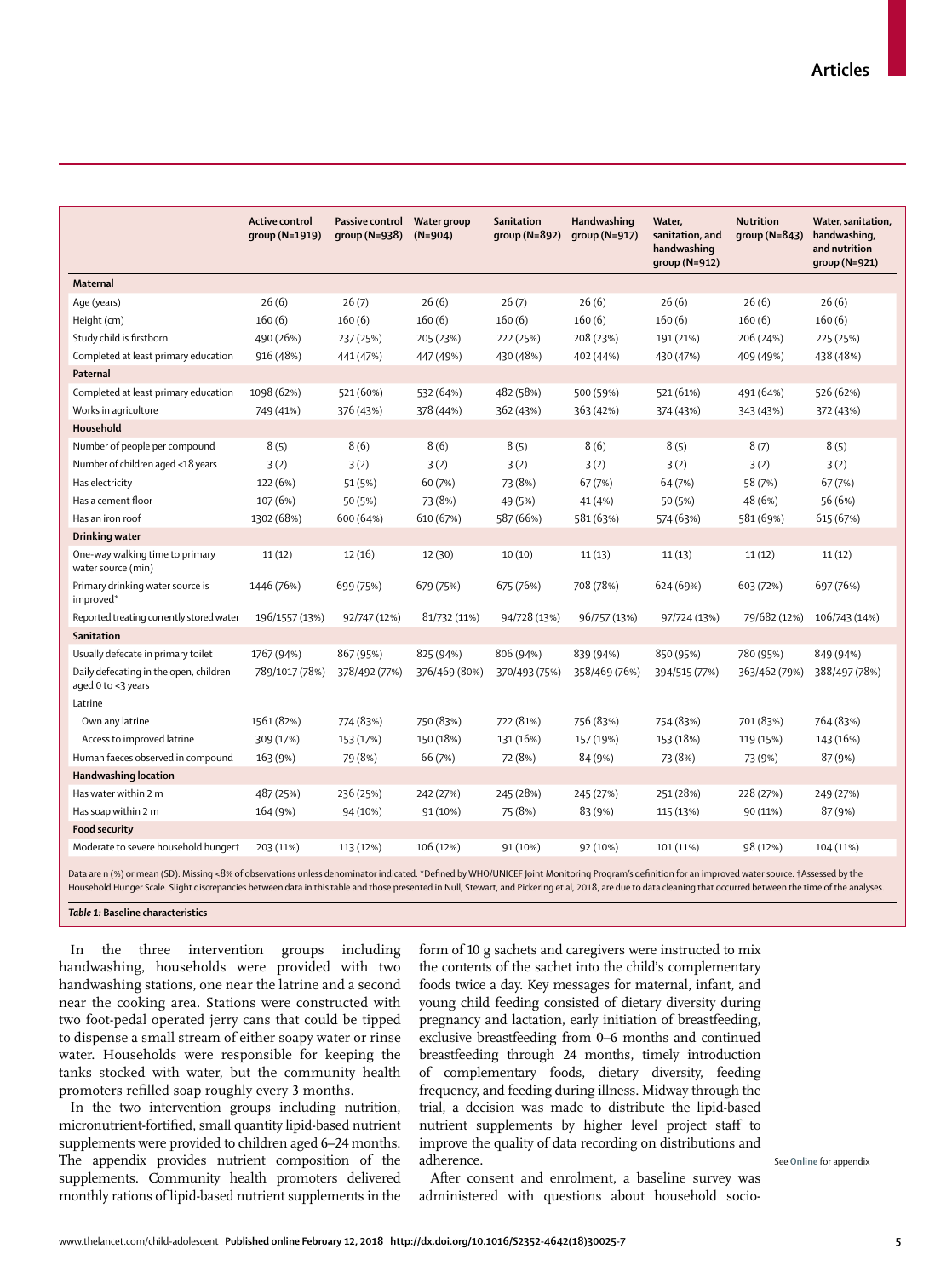|                                                                                                                                                                                                                                                                                                                                                                                                                                                                                                         | WHO growth standards reference*,<br>median (IQR) age of attainment,<br>months | WASH Benefits study childrent,<br>median (IQR) age of<br>attainment, months | Age 6-8 months<br>$(N=315)$ | Age 9-11 months<br>$(N=2054)$ | Age 12-14 months<br>$(N=2878)$ | Age 15-17 months<br>$(N=505)$ |
|---------------------------------------------------------------------------------------------------------------------------------------------------------------------------------------------------------------------------------------------------------------------------------------------------------------------------------------------------------------------------------------------------------------------------------------------------------------------------------------------------------|-------------------------------------------------------------------------------|-----------------------------------------------------------------------------|-----------------------------|-------------------------------|--------------------------------|-------------------------------|
| Sitting without support                                                                                                                                                                                                                                                                                                                                                                                                                                                                                 | $5.9(5.8-6.0)$                                                                | $\cdot$                                                                     | 313 (99%)                   | 2048 (100%)                   | 2863 (99%)                     | 503 (100%)                    |
| Standing with assistance                                                                                                                                                                                                                                                                                                                                                                                                                                                                                | $7.4(6.6-8.4)$                                                                | $7.4(6.5-8.4)$                                                              | 211 (67%)                   | 1885 (92%)                    | 2604 (90%)                     | 444 (88%)                     |
| Hands-and-knees crawling                                                                                                                                                                                                                                                                                                                                                                                                                                                                                | $8.3(8.2 - 8.4)$                                                              | $\cdot$                                                                     | 252 (80%)                   | 1982 (97%)                    | 2871 (97%)                     | 482 (95%)                     |
| Walking with assistance                                                                                                                                                                                                                                                                                                                                                                                                                                                                                 | $9.0(8.2 - 10.0)$                                                             | $8.6(7.5-9.7)$                                                              | 122 (39%)                   | 1743 (85%)                    | 2584 (90%)                     | 441 (87%)                     |
| Standing alone                                                                                                                                                                                                                                                                                                                                                                                                                                                                                          | $10.8(9.7-12.0)$                                                              | $10.7(9.4-12.1)$                                                            | 31(10%)                     | 1057 (52%)                    | 2426 (84%)                     | 475 (94%)                     |
| Walking alone                                                                                                                                                                                                                                                                                                                                                                                                                                                                                           | $12.0(11.0-13.0)$                                                             | $12.5(11.4 - 14.3)$                                                         | 5(2%)                       | 371 (18%)                     | 1812 (63%)                     | 423 (84%)                     |
| *Published data from the WHO Multicentre Growth Reference Study. <sup>19</sup> †Estimated from modelled cumulative probability of attainment. Median age could not be estimated for the sitting without support and<br>hands-and-knees crawling milestones because >95% of children had already achieved this milestone prior to the assessment.<br>Table 2: Estimated age of attainment for each of the motor milestones among children in the study sample compared with the WHO reference population |                                                                               |                                                                             |                             |                               |                                |                               |

economic status; animal ownership; water, sanitation, and hygiene behaviours and conditions within the home; household food insecurity using the Household Hunger Scale; and household size and demographics. At the baseline, year 1, and year 2 surveys, data were collected on access and use of the interventions, including health promoter visits, chlorine treatment of drinking water, access to an improved latrine, child faeces disposal, presence of soap and water at the handwashing stations, and consumption rate of lipid-based nutrient supplements. Access to improved sources of drinking water or sanitation was defined using the WHO/UNICEF Joint Monitoring Program categorisations.

For more on the **WHO/ UNICEF Joint Monitoring Program categorisations** see https://www.wssinfo.org

## **Outcomes**

Here we report on the child development outcomes, prespecified secondary outcomes of the trial.<sup>18</sup> Trained enumerators did follow-up visits at two timepoints—1 and 2 years after the start of intervention activities in study communities. At 1 year, child gross motor milestone achievement was assessed using the WHO module.19 The questions asked about six behaviours: sitting without support; standing with assistance; hands-and-knees crawling; walking with assistance; standing alone; and walking alone. Interviewers described each milestone and showed pictures to caregivers, who were then asked to report if the child was able to do the behaviour and if so, whether they were recorded doing the behaviour in the past 24 h. The report of ever performing the behaviour was used in the analysis. Enumerators were trained over a 2 day period and standardised using video recordings.

To assess communication, gross motor, and personal social development at year 2, we used the corresponding subscales of the Extended Ages and Stages Questionnaire (EASQ), which is a tool that an investigator on our team  $(PK)$  adapted from Squires and Bricker<sup>20</sup> for use in lowincome and middle-income country contexts.<sup>21</sup> The adapted method is a parental report measure of child development, which also includes opportunities for the child to demonstrate behaviours and skills. Specific demonstration items are described in the appendix. The communication subscale assesses language development and verbal abilities; the gross motor subscale assesses skills such as walking, jumping, and kicking; and the personal social subscale assesses emotional and behavioural capacities. The fine motor and problem solving subscales of the EASQ were not included in the test adaptation because of the difficulty in administering them in large-scale surveys. For all items, respondents could reply with one of three responses: yes, sometimes, or not yet. The EASQ was translated, piloted, and adapted according to recommended procedures.<sup>22</sup> Enumerators were trained and standardised during an 8 day training course. Every enumerator completed two or three inter-observer administrations in which their responses were compared with an identified gold standard. The average proportion agreement ranged from 0·92–0·99. To create the reference distributions for each of the EASQ communication, gross motor, and personal social sub-scales and the overall combined scale, the summed age-specific raw scores from the double-sized active control group were standardised to have mean 0 and standard deviation 1, yielding *Z* scores for each 2 month age band. *Z* scores for the children who were not in the active control group were created using the relevant reference distribution for each age band. For both the motor milestone and EASQ assessments, children with disability in hearing, seeing, motor function, or other physical disabilities were excluded.

#### **Statistical analysis**

The rationale for the sample size in the main trial is described in detail elsewhere.<sup>18</sup> In brief, the sample size was chosen to detect a difference of 0·15 in the primary outcome of length-for-age *Z* score assuming a type 1 error (α) of 0·05, power (1–β) of 0·8, and a 10% loss to follow-up after baseline. This design had more than 80% power to detect a difference in EASQ *Z* scores of 0·15 for any single comparison (80 clusters) against the double-sized control (160 clusters), assuming nine children per cluster, a two-sided α of 0·05, and intracluster correlation of 0·05 using a standard equation for cluster randomised trials.<sup>23</sup> Under the same assumptions, the minimum detectable effect for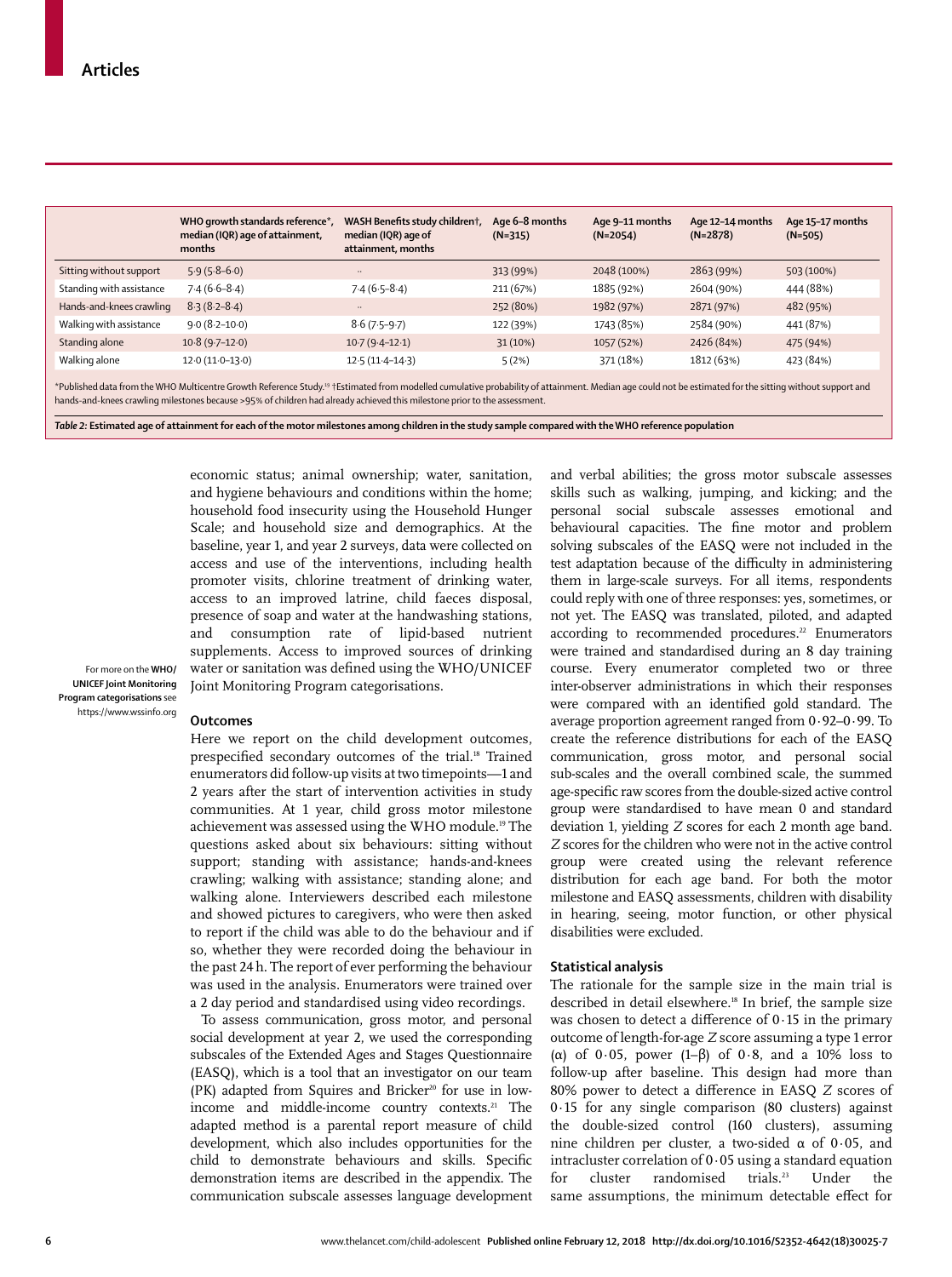

*Figure 2:* **Cumulative probability of children who achieved four of the developmental milestones after 1 year of intervention in the WASH and nutrition group compared with the active control group**

Hash marks indicate the age of observed children who had achieved the milestone (1·0) or not achieved the milestone (0·0). WASH=water, sanitation, and handwashing.

comparison of combined versus single intervention groups for the EASQ *Z* scores was 0·17.

We compared acquisition rates for each of the six WHO motor milestones. We modelled milestone acquisition rates using a semiparametric Cox-proportional hazards model, which was estimated from current status data using a generalised additive model with complementary log–log link and baseline hazard fit with a monotonic cubic spline.<sup>24,25</sup>

For all analyses, we considered the intention-to-treat, unadjusted differences between each intervention group and the active control, and differences between the combined water, sanitation, handwashing, and nutrition group versus the nutrition group or versus the combined water, sanitation, and handwashing group as our primary inference. For analysis of EASQ scores, we used targeted maximum likelihood estimation to model the mean difference between each intervention group and the active control group, and used influence curve-based standard errors that accounted for the geographically matched, cluster-randomised design.<sup>26</sup> The targeted maximum likelihood approach enabled us to flexibly adjust for prespecified covariates to potentially gain precision in the adjusted analysis, and to account for potentially informative censoring due to attrition (additional details in analysis plan are available online). All analyses were prespecified, and two statisticians (CDA and JS) separately analysed the data and compared results. Both statisticians remained masked to intervention group assignment until all analyses and results had been replicated. Analyses were done with Stata (version 14.1) and R (version 3.3.2).

The trial is registered at ClinicalTrials.gov, number NCT01704105.

## **Role of the funding source**

The funder reviewed and approved the study design, but had no role in data collection, data analysis, data interpretation, or writing of the report. The corresponding author had full access to all of the data in the study and had final responsibility for the decision to submit for publication.

#### **Results**

Between Nov 27, 2012, and May 21, 2014, 8246 households residing in 702 clusters were enrolled in the study. For the **prespecified analysis plan** see https://osf.io/wa87d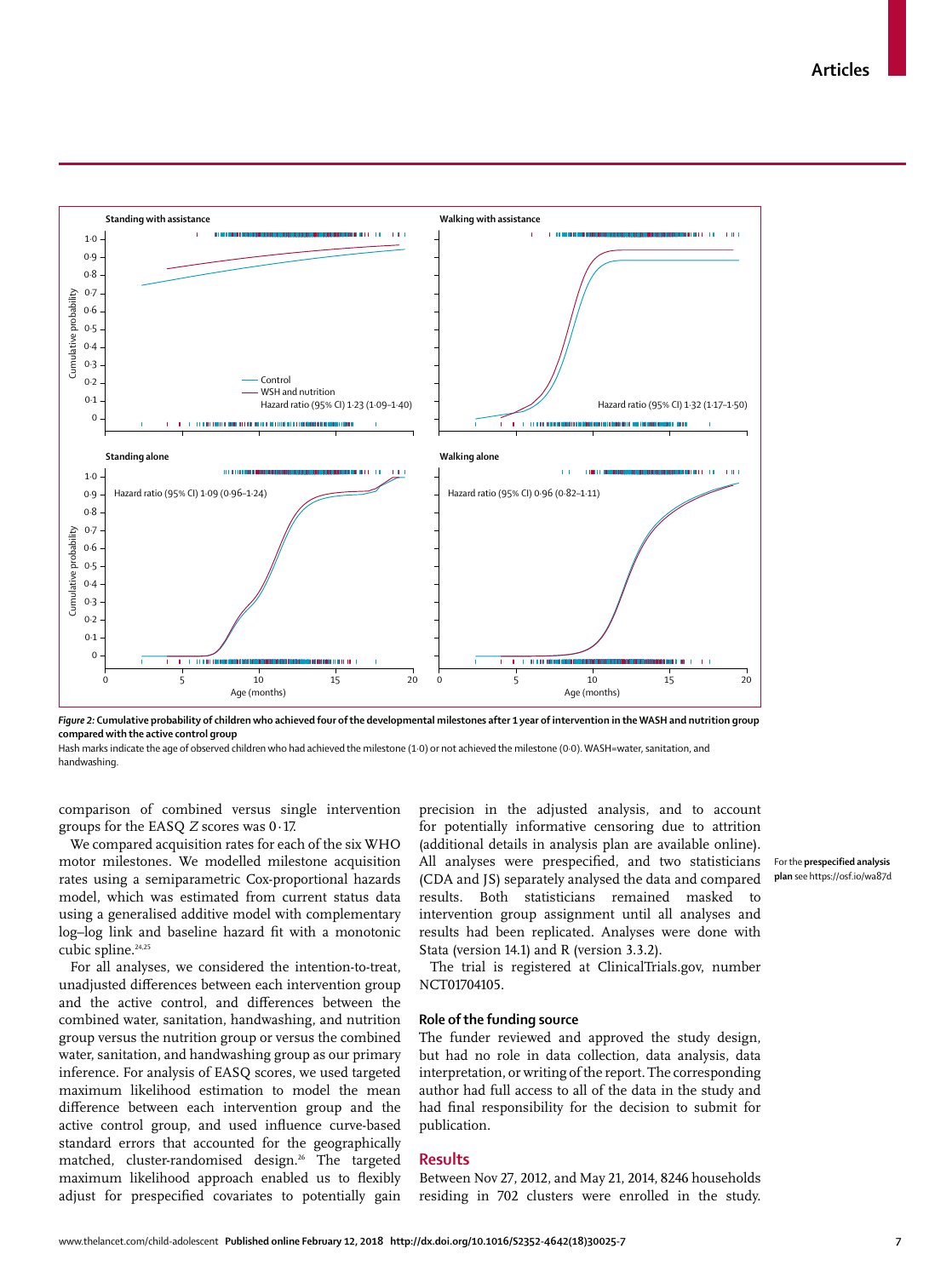|                                                         | N    | Hazard ratio vs<br>active control<br>group (95% CI) | Hazard ratio vs<br><b>WASH</b> group<br>(95% CI) | Hazard ratio vs<br>nutrition group<br>(95% CI) |  |  |
|---------------------------------------------------------|------|-----------------------------------------------------|--------------------------------------------------|------------------------------------------------|--|--|
| <b>Standing with assistance</b>                         |      |                                                     |                                                  |                                                |  |  |
| Active control                                          | 1321 | 1(ref)                                              | $\ddotsc$                                        | $\ddotsc$                                      |  |  |
| Passive control                                         | 661  | $0.98(0.87 - 1.10)$                                 | $\ddotsc$                                        |                                                |  |  |
| Water                                                   | 639  | $1.05(0.93 - 1.18)$                                 | $\ddotsc$                                        |                                                |  |  |
| Sanitation                                              | 611  | $0.99(0.88 - 1.12)$                                 |                                                  |                                                |  |  |
| Handwashing                                             | 634  | $1.06(0.93 - 1.19)$                                 |                                                  |                                                |  |  |
| <b>WASH</b>                                             | 647  | $1.06(0.94 - 1.20)$                                 | 1 (ref)                                          |                                                |  |  |
| Nutrition                                               | 607  | $1.07(0.94-1.21)$                                   | $\ddot{\phantom{a}}$                             | $1$ (ref)                                      |  |  |
| WASH and nutrition                                      | 671  | $1.23(1.09-1.40)$                                   | $1.17(1.01-1.35)$                                | $1.16(1.00-1.35)$                              |  |  |
| Walking with assistance                                 |      |                                                     |                                                  |                                                |  |  |
| Active control                                          | 1321 | $1$ (ref)                                           | $\ddotsc$                                        | $\ddot{\phantom{a}}$                           |  |  |
| Passive control                                         | 661  | $0.96(0.85 - 1.09)$                                 | $\ddot{\phantom{a}}$                             |                                                |  |  |
| Water                                                   | 639  | $0.95(0.84 - 1.07)$                                 | $\ddotsc$                                        |                                                |  |  |
| Sanitation                                              | 611  | $1.01(0.89-1.15)$                                   | $\ddotsc$                                        |                                                |  |  |
| Handwashing                                             | 634  | $1.07(0.94 - 1.21)$                                 |                                                  |                                                |  |  |
| <b>WASH</b>                                             | 647  | $1.00(0.89 - 1.13)$                                 | 1 (ref)                                          | ä,                                             |  |  |
| Nutrition                                               | 607  | $1.12(0.99 - 1.27)$                                 |                                                  | $1$ (ref)                                      |  |  |
| WASH and nutrition                                      | 671  | $1.32(1.17 - 1.50)$                                 | $1.32(1.14-1.53)$                                | $1.18(1.02 - 1.37)$                            |  |  |
| <b>Standing alone</b>                                   |      |                                                     |                                                  |                                                |  |  |
| Active control                                          | 1321 | $1$ (ref)                                           |                                                  |                                                |  |  |
| Passive control                                         | 661  | $1.12(0.98-1.27)$                                   |                                                  |                                                |  |  |
| Water                                                   | 639  | $0.98(0.86 - 1.11)$                                 |                                                  |                                                |  |  |
| Sanitation                                              | 611  | $1.04(0.91 - 1.18)$                                 |                                                  |                                                |  |  |
| Handwashing                                             | 634  | $1.15(1.01-1.31)$                                   |                                                  |                                                |  |  |
| <b>WASH</b>                                             | 647  | $1.07(0.94 - 1.22)$                                 | 1(ref)                                           | $\ddotsc$                                      |  |  |
| Nutrition                                               | 607  | $1.08(0.94 - 1.23)$                                 |                                                  | $1$ (ref)                                      |  |  |
| Water, sanitation, handwashing,<br>and nutrition        | 671  | $1.09(0.96 - 1.24)$                                 | $1.02(0.88 - 1.18)$                              | $1.02(0.88 - 1.19)$                            |  |  |
| <b>Walking alone</b>                                    |      |                                                     |                                                  |                                                |  |  |
| Active control                                          | 1321 | $1$ (ref)                                           |                                                  | $\ddotsc$                                      |  |  |
| Passive control                                         | 661  | $1.06(0.91 - 1.22)$                                 | $\ddotsc$                                        |                                                |  |  |
| Water                                                   | 639  | $0.95(0.82 - 1.10)$                                 | $\ddotsc$                                        |                                                |  |  |
| Sanitation                                              | 611  | $0.93(0.80 - 1.09)$                                 |                                                  |                                                |  |  |
| Handwashing                                             | 634  | $1.06(0.92 - 1.23)$                                 |                                                  |                                                |  |  |
| <b>WASH</b>                                             | 647  | $1.04(0.90 - 1.21)$                                 | 1 (ref)                                          |                                                |  |  |
| Nutrition                                               | 607  | $1.03(0.89 - 1.20)$                                 | $\ddot{\phantom{a}}$                             | $1$ (ref)                                      |  |  |
| WASH and nutrition                                      | 671  | $0.96(0.82 - 1.11)$                                 | $0.92(0.78 - 1.10)$                              | $0.93(0.78 - 1.11)$                            |  |  |
| WASH=water, sanitation, and handwashing. Ref=reference. |      |                                                     |                                                  |                                                |  |  |

*Table 3:* **Relative rate of motor milestone attainment in each of the intervention groups**

281 pregnant women did not have a livebirth and 140 delivered twins. No clusters were lost to follow-up, but 2212 households with 2279 children were lost to follow-up by year 2. 5791 (70%) children were measured at year 1 and 6107 (74%) at year 2. Losses to follow-up were balanced across groups (figure 1).

Household characteristics at enrolment were similar across groups (table 1). On average, mothers were 26 years old and nearly half had completed at least primary school education. A higher proportion of fathers (about 60%) had completed the same level of schooling.

Most households had access to an improved water source and nearly all adults reported using a latrine for defecation. Open defecation was more common in children than adults. Reported household hunger was less common, with only about 10% reporting moderate to severe hunger.

2788 (74%) of 3769 households had been visited by a community health promoter in the past month during the first year, which dropped to 2004 (37%) of 5456 in the second year (appendix). These proportions did not differ by intervention group and were also similar to the active control group. In the nutrition groups, parental report of lipid-based nutrient supplement adherence was high at both year 1 and year 2, with 10 847 (95%) of 11396 and 7605 (115%) of 6594, respectively, of the expected sachets reported to have been consumed in the past week (measured as the reported number of sachets consumed in the past week divided by the expected number of 14 sachets). Objective indicators of intervention compliance in the intervention groups including water, sanitation, and handwashing were variable over time. In the water groups, 487 (41%) of 1176 households had detectable chlorine in stored drinking water at year 1, dropping to 384 (20%) of 1887 at year 2. Access to an improved latrine was high, in roughly 80% of households at year 1 and year 2 in the sanitation groups (1306 [89%] of 1461 and 1624 [80%] of 2033, respectively). Soap was observed in a handwashing station at 1178 (77%) of 1530 households in year 1 and 441 (21%) of 2100 households at year 2 in the handwashing groups.

At the year 1 follow-up, the median age of children was 1 $\cdot$ 0 year (IQR 0 $\cdot$ 9-1 $\cdot$ 2). The age of attainment of each of the motor milestones in the study group was similar to the WHO reference population (table 2). Because more than 95% of children had achieved the sitting with assistance and the hands-and-knees crawling milestones by the 1 year follow-up, we did not make statistical comparisons between groups for these outcomes. Compared with the active control group, the combined water, sanitation, handwashing, and nutrition group had greater rates of milestone achievement for standing with assistance (hazard ratio [HR] 1·23, 95% CI 1·09–1·40) and walking with assistance  $(1.32, 1.17-1.50;$  figure 2), and the handwashing group had a greater rate of attainment for the standing alone milestone (HR 1·15, 95% CI 1·01–1·31). No other differences were evident (table 3). Estimates did not change appreciably after adjustment for covariates (appendix).

At the year 2 follow-up, the median age for children was 2·1 years (IQR 1·9–2·2). Intracluster correlation coefficients for the EASQ scores were as follows: communication 0·078; gross motor 0·119; personal social 0·080; and combined score 0·124. There were no apparent differences between groups for the communication, gross motor, personal social, or combined EASQ scores, with one exception (table 4). The sanitation group had a significantly lower gross motor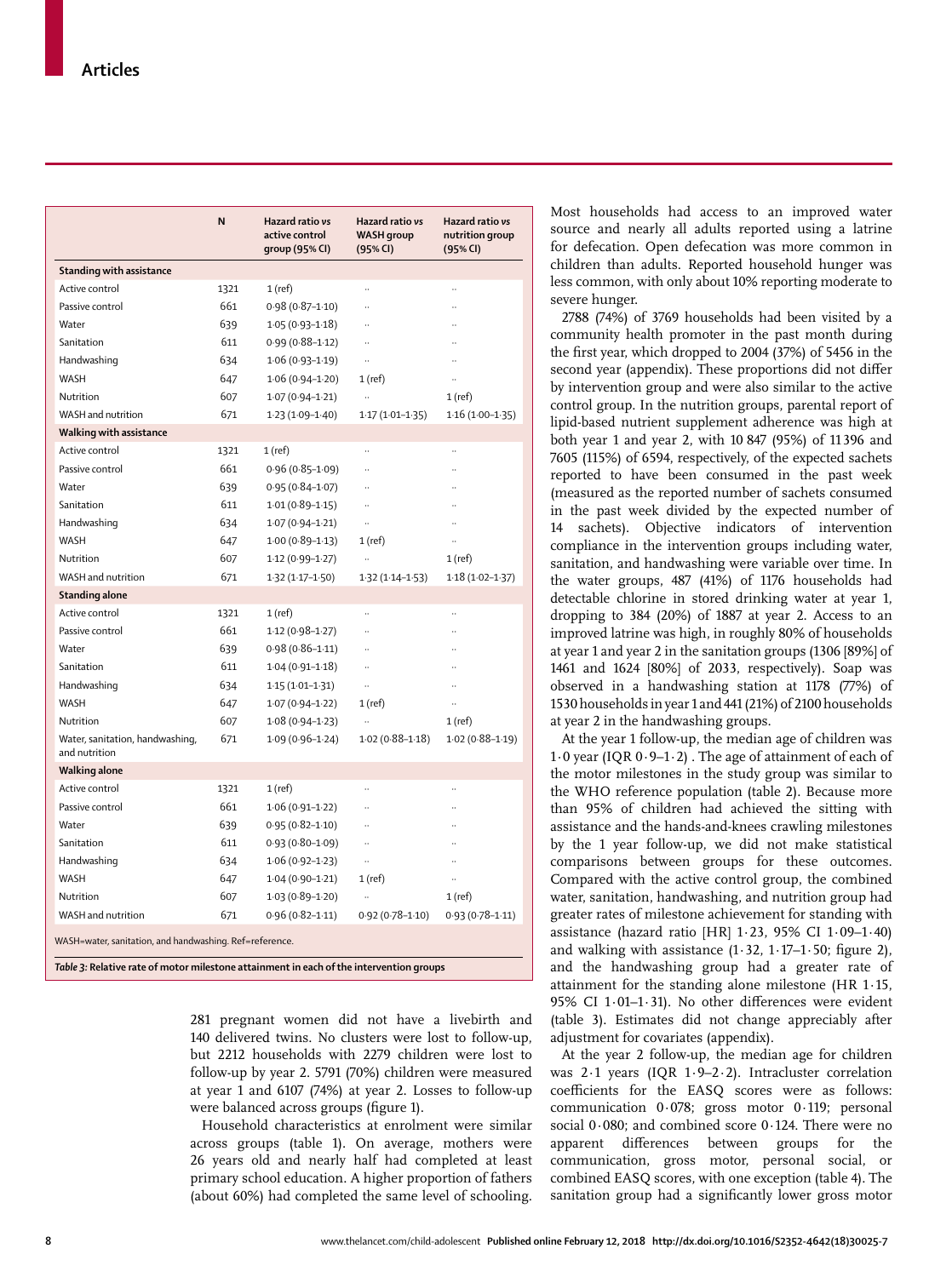|                                                                                                                                                                      | N, mean (SD)       | Mean difference vs active<br>control group (95% CI) | Mean difference vs WASH<br>group (95% CI) | Mean difference vs<br>nutrition group (95% CI) |
|----------------------------------------------------------------------------------------------------------------------------------------------------------------------|--------------------|-----------------------------------------------------|-------------------------------------------|------------------------------------------------|
| <b>Communication Z score</b>                                                                                                                                         |                    |                                                     |                                           |                                                |
| Active control                                                                                                                                                       | 1417, 0.00 (1.00)  | $1$ (ref)                                           |                                           |                                                |
| Passive control                                                                                                                                                      | 656, -0.05 (0.99)  | $-0.05$ ( $-0.15$ to $0.05$ )                       | $\ddotsc$                                 |                                                |
| Water                                                                                                                                                                | $682, -0.01(1.01)$ | $0.00 (-0.11 to 0.11)$                              |                                           |                                                |
| Sanitation                                                                                                                                                           | $670, -0.08(0.99)$ | $-0.08$ ( $-0.17$ to 0.02)                          |                                           |                                                |
| Handwashing                                                                                                                                                          | 651, -0.03 (0.99)  | $-0.04$ ( $-0.15$ to $0.07$ )                       |                                           |                                                |
| WASH                                                                                                                                                                 | 669, 0.02 (0.98)   | $0.03$ (-0.08 to 0.14)                              | $1$ (ref)                                 |                                                |
| Nutrition                                                                                                                                                            | 649, 0.04 (0.99)   | 0.04 (-0.07 to 0.15)                                |                                           | $1$ (ref)                                      |
| WASH and nutrition                                                                                                                                                   | 713, -0.03 (0.98)  | $-0.02$ ( $-0.11$ to $0.08$ )                       | $-0.05$ ( $-0.17$ to $0.06$ )             | $-0.04$ ( $-0.15$ to $0.06$ )                  |
| Gross motor Z score                                                                                                                                                  |                    |                                                     |                                           |                                                |
| Active control                                                                                                                                                       | 1417, 0.00 (1.00)  | $1$ (ref)                                           |                                           |                                                |
| Passive control                                                                                                                                                      | 656, 0.00 (0.98)   | $0.00 (-0.11 to 0.11)$                              | $\ddotsc$                                 |                                                |
| Water                                                                                                                                                                | 682, 0.02 (0.99)   | 0.02 (-0.10 to 0.13)                                |                                           |                                                |
| Sanitation                                                                                                                                                           | $670, -0.11(1.04)$ | $-0.10$ ( $-0.19$ to $0.00$ )                       |                                           |                                                |
| Handwashing                                                                                                                                                          | $651, -0.02(1.03)$ | $-0.04$ ( $-0.16$ to $0.08$ )                       | $\ddot{\phantom{a}}$                      |                                                |
| WASH                                                                                                                                                                 | 669, 0.02 (0.92)   | $0.01 (-0.10 to 0.11)$                              | $1$ (ref)                                 |                                                |
| Nutrition                                                                                                                                                            | 649, 0.04 (0.95)   | $0.02$ (-0.08 to 0.13)                              |                                           | 1(ref)                                         |
| WASH and nutrition                                                                                                                                                   | 713, -0.03 (0.96)  | $-0.03$ ( $-0.13$ to $0.07$ )                       | $-0.05$ ( $-0.17$ to $0.07$ )             | $-0.05$ ( $-0.16$ to $0.06$ )                  |
| Personal social Z score                                                                                                                                              |                    |                                                     |                                           |                                                |
| Active control                                                                                                                                                       | 1417, 0.00 (1.00)  | $1$ (ref)                                           |                                           |                                                |
| Passive control                                                                                                                                                      | 656, 0.01 (0.98)   | $0.00 (-0.10 to 0.10)$                              |                                           |                                                |
| Water                                                                                                                                                                | $682, -0.04(1.02)$ | $-0.03$ ( $-0.16$ to $0.09$ )                       |                                           |                                                |
| Sanitation                                                                                                                                                           | $670, -0.09(1.01)$ | $-0.09$ ( $-0.20$ to $0.01$ )                       | $\ddot{\phantom{a}}$                      |                                                |
| Handwashing                                                                                                                                                          | 651, -0.04 (1.02)  | $-0.04$ ( $-0.15$ to $0.08$ )                       | $\ddot{\phantom{a}}$                      |                                                |
| WASH                                                                                                                                                                 | 669, -0.02 (0.98)  | $-0.03$ ( $-0.13$ to $0.07$ )                       | $1$ (ref)                                 |                                                |
| Nutrition                                                                                                                                                            | 649, 0.02 (0.96)   | $0.01 (-0.10 to 0.12)$                              | ÷.                                        | $1$ (ref)                                      |
| WASH and nutrition                                                                                                                                                   | 713, 0.02 (0.97)   | $0.02$ (-0.08 to 0.11)                              | $0.05$ (-0.07 to 0.16)                    | $0.01 (-0.10 to 0.12)$                         |
| <b>Combined Z score</b>                                                                                                                                              |                    |                                                     |                                           |                                                |
| Active control                                                                                                                                                       | 1417, 0.00 (1.00)  | $1$ (ref)                                           |                                           |                                                |
| Passive control                                                                                                                                                      | 656, -0.02 (0.98)  | $-0.03$ ( $-0.13$ to $0.07$ )                       |                                           |                                                |
| Water                                                                                                                                                                | $682, -0.01(1.00)$ | $-0.01$ ( $-0.12$ to $0.11$ )                       |                                           |                                                |
| Sanitation                                                                                                                                                           | $670, -0.11(1.02)$ | $-0.11$ ( $-0.21$ to $-0.01$ )                      | $\ddot{\phantom{a}}$                      |                                                |
| Handwashing                                                                                                                                                          | 651, -0.03 (1.01)  | $-0.04$ ( $-0.16$ to $0.07$ )                       | $\ddot{\phantom{a}}$                      |                                                |
| WASH                                                                                                                                                                 | 669, 0.01 (0.95)   | $0.01 (-0.10 to 0.11)$                              | $1$ (ref)                                 |                                                |
| Nutrition                                                                                                                                                            | 649, 0.04 (0.98)   | 0.03 (-0.08 to 0.15)                                |                                           | $1$ (ref)                                      |
| WASH and nutrition                                                                                                                                                   | 713, -0.02 (0.97)  | $-0.02$ ( $-0.12$ to $0.08$ )                       | $-0.03$ ( $-0.15$ to $0.09$ )             | $-0.04$ ( $-0.15$ to $0.07$ )                  |
| WASH=water, sanitation, and handwashing.                                                                                                                             |                    |                                                     |                                           |                                                |
| Table 4: Standardised differences in scores on the communication, gross motor, personal social, and combined scales of the Extended Ages and Stages<br>Ouestionnaire |                    |                                                     |                                           |                                                |

score (-0·10 SD, 95% CI -0·19 to 0·00) and a lower combined score  $(-0.11 \text{ SD}, 95\% \text{ CI } -0.21 \text{ to } -0.01)$ compared with the active control group. However, after adjustment for covariates, this difference was attenuated and no longer significant (appendix). There were no other substantive changes in the effect size estimates after adjustment for baseline covariates or in inverse probability of censoring weighted analysis (appendix).

Interaction tests among study group and child sex, maternal parity, maternal age, maternal education, household hunger score, and socioeconomic status yielded some significant tests  $(p<0.05)$ , yet no consistent patterns were apparent in stratified subgroup analyses (appendix).

#### **Discussion**

In this trial of independent and combined water, sanitation, handwashing, and nutritional interventions provided to households in rural Kenya, we found limited evidence of intervention effects on child development outcomes. After 1 year of intervention, there were small, significant improvements in prespecified motor development milestones in the combined water, sanitation, handwashing, and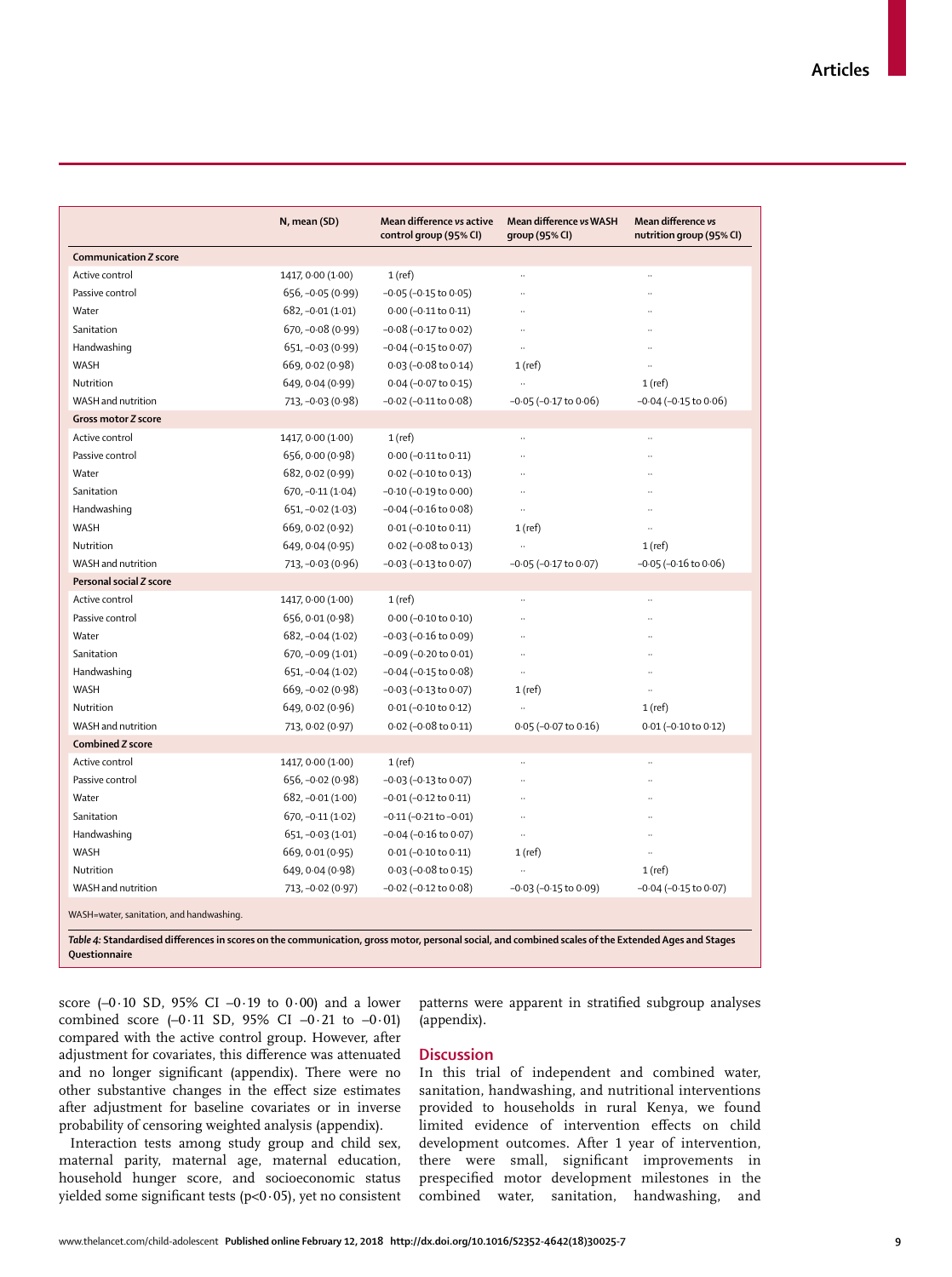nutrition group on standing or walking with assistance, but this difference did not consistently carry forward into motor or other child development measures assessed 1 year later. In the handwashing group, there was a small improvement in the standing alone motor milestone measured at year 1, but no other improvements in any other outcome measure at that point or at the 2 year follow-up.

As a whole, this cohort of Kenyan children had a similar age of attainment of the motor milestones as compared with the WHO reference population.<sup>19</sup> Nevertheless, we noted greater attainment rates in the combined water, sanitation, handwashing, and nutrition group. This group, together with the nutrition group, also had significantly higher length-for-age and weight-for-age *Z* scores, and correspondingly lower prevalence of stunting and underweight.<sup>15</sup> Thus, it is possible that some of the observed effect may have been mediated through improved growth.

Other complementary feeding trials, particularly those of lipid-based nutrient supplements during complementary feeding, have reported mostly positive effects on developmental outcomes. A trial in Burkina Faso—in which 9-month-old children were provided with various formulations of lipid-based nutrient supplements together with morbidity monitoring and treatment of malaria and diarrhoea—reported that, at 18 months of age, children scored significantly higher on the motor, language, and personal social development domains of the Developmental Milestones Checklist II, with effect sizes of roughly  $0.3$  SD each.<sup>27</sup> Similarly, two trials in Ghana noted improvements in motor development at 1 year of age in children who received lipid-based nutrient supplements in comparison to a non-intervention group.28,29 In a study in which children were provided with either lipid-based nutrient supplements or multiple micronutrient powder compared with a control group, improvements in motor and receptive language were recorded in both intervention groups.30 Similarly, in the WASH Benefits study in Bangladesh using the EASQ assessment, there were improvements in motor, language, and personal social development in both of the nutrition groups that received lipid-based nutrient supplements. $\mathbb{F}$  Finally, a large-scale evaluation of the Alive and Thrive Program in Bangladesh, an intensive behaviour change communication intervention promoting improved complementary feeding practices, also found significant improvements in language and gross motor development in children aged 6–48 months.<sup>31</sup> In contrast to these studies finding positive effects of lipid-based nutrient supplements or nutrition education on child development, two trials in Malawi supplementing children from age 6 months to 18 months found no difference on gross motor, language, or socioemotional development measures at 18 months of age.<sup>32,33</sup> The researchers speculated that the lack of benefits could have been due to differences in care practices, such as early introduction of complementary foods in Malawi that might have contributed to increased illness across all groups, obscuring any positive effect of lipid-based nutrient supplements on growth and development. Alternatively, the investigators suggested that the outcome measure might have lacked adequate sensitivity to detect developmental differences between the groups.

Our results stand in contrast to the two water, sanitation, and handwashing trials that have assessed child development outcomes. In Pakistan, a trial of intensive handwashing promotion was associated with long-term improvements in child developmental outcomes, assessed 5 years after the trial ended.<sup>8</sup> The WASH Benefits trial in Bangladesh found increases of approximately 0·10–0·35 SD in motor, language, and personal social development across most of the individual and combined intervention groups.<sup>17</sup>

There are some important differences between our trial and the studies that have reported improved developmental outcomes. First, there was a much higher intensity of contact with the health promoters in many of the other trials. In the Bangladesh WASH Benefits trial, for example, the frequency of contacts was six visits per month throughout the trial.16,17 In the Pakistan handwashing trial, the frequency of contacts was at least twice a week.8 The level of contact in Kenya was also lower than in the Burkina Faso and Ghana lipid-based nutrient supplements trials, which included weekly or bimonthly visits for lipid-based nutrient supplements distribution and morbidity surveillance and treatment.<sup>27,29</sup> In the Alive and Thrive programme, the frequency of contacts with infant and young child feeding promoters and community health volunteers totalled about two visits per month during the child's first year of life.<sup>31</sup>

A high frequency of contact with community health promoters might lead to greater uptake of or adherence to the targeted intervention behaviours. It might also provide knock-on benefits, in addition to the water, sanitation, handwashing, or nutrition-specific messages and counselling provided. It might increase support for caregiving, particularly if paired with messages on responsive parenting. Studies of positive parenting or early child stimulation programmes have generally shown positive effects on children's cognitive and language development, with effect size improvements of approximately 0.3 SD.<sup>7</sup> Furthermore, developing a supportive relationship with a peer in the community might improve maternal mental health or resilience in the face of multiple stressors, as well as build confidence and self-efficacy to provide nurturing care for children.<sup>34</sup>

We included two control groups in the study design: an active control with community health promoter visits at a similar frequency to the intervention groups, and a passive control with no community health promoter contacts. This was done to isolate the potential effects of community health promoter contact on the measured outcomes. We recorded no differences in measures of child development in the active control relative to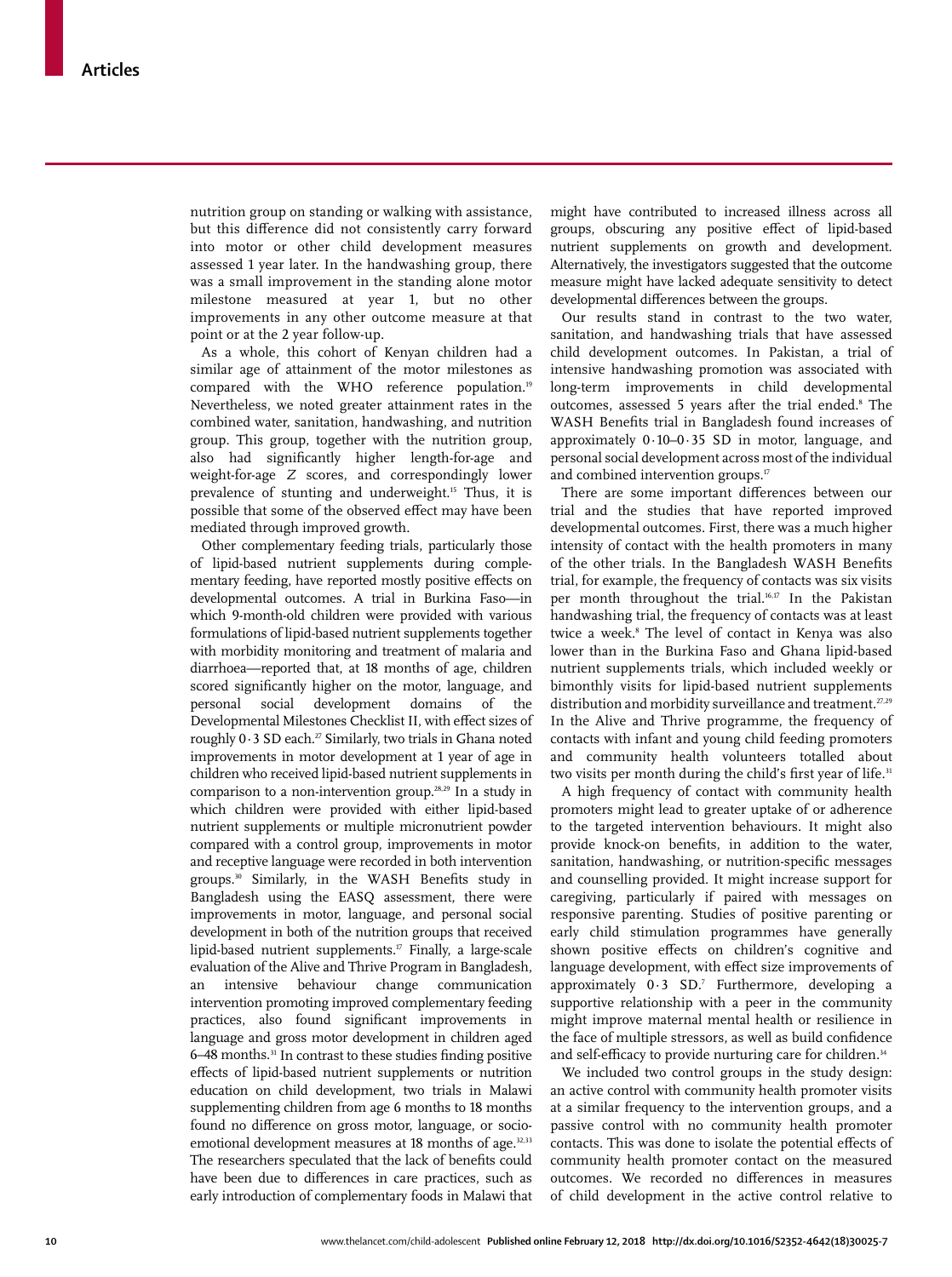the passive control group. However, the infrequency of contact during implementation—only once per month in the first year and roughly once per 2 months in the second year—hinders our ability to effectively test this hypothesis.

The other studies reporting larger benefits also had higher uptake of the targeted behaviours than in our study. In the water and handwashing intervention groups, objective indicators of behaviour change suggested that most households were not practicing the target behaviours for the full 2 year follow-up. By contrast, lipid-based nutrient supplements adherence was high, and coverage of improved sanitation infrastructure and tools for safe management of children's faeces was high. The small effect on motor development and lack of effect on other developmental measures observed in this trial could be due to low uptake, limiting the potential for the child to benefit. In the WASH Benefits Bangladesh trial, uptake was higher for many of the key behaviours and there were significantly higher developmental scores across nearly all intervention groups compared with passive control.<sup>17</sup> Therefore, it is possible that if there had been more sustained uptake in this study, particularly in year 2 when the EASQ assessments were administered, there might have been greater benefits.

Another possible explanation for our findings is that we recorded minimal effects of the interventions on measures on the causal pathway connecting water, sanitation, handwashing, or nutrition and child development. For example, there were no effects of the interventions on diarrhoeal disease in any groups, and only a small improvement on child growth in the nutrition groups.<sup>15</sup> However, it is plausible that the interventions could have had an effect, even in the absence of a large improvement in growth, as has been reported in two other trials.<sup>31,35</sup> Analysis of intervention effects on micronutrient status and anaemia, parasite infection, inflammation, and environmental enteric dysfunction biomarkers will shed further light on whether there were effects on other pathways; potential mediation through any of these pathways will be examined and reported separately.

The main limitations of the study include the low uptake of some of the key promoted behaviours and the lack of data for 27% of the enrolled households by the end of the study. To examine whether losses to follow-up might have biased our findings, we did a sensitivity analysis that used inverse probability of censoring to reweight the analysis population to reflect the enrolment population based on measurable characteristics and found no substantive differences with the primary unweighted analysis. Because there were multiple groups and multiple outcome measurements, it is possible that some of the significant findings could have been due to chance. Lastly, at the time that we assessed the outcome measures, children were still fairly young. The available tests might have had too few items for each age to sensitively discern subtle developmental differences between groups in this study population. Current recommendations support the use of comprehensive assessments in children younger than 2 years for measuring concurrent abilities and identifying severe delay, but caution against using such scores to predict future development.36 Future follow-up might enable us to measure differences and to better understand biological pathways of effect.

In this study context, in which contacts with community health promoters were limited and in which the interventions did not have large effects on growth or diarrhoea, we noted that integrated water, sanitation, handwashing, and nutrition interventions had small effects on child gross motor development when children were aged roughly 1 year, but no effects on developmental domains at age 2 years. Future research should explore whether there are ways to make community health and nutrition programmes more effective at supporting child development, by building capacities of frontline workers to support nurturing parenting and facilitating frequent contact with caregivers. Conversely, there might be ways to incorporate water, sanitation, handwashing, or nutrition messages into child stimulation or positive parenting curricula—for example, encouraging washing the child's hands with soap or promoting responsive feeding as behaviours that foster positive caregiver–child interactions and facilitate healthy habit formation.

#### **Contributors**

CPS drafted the manuscript with input from all co-authors and led the nutrition intervention component of the trial. CN, AJP, and HND developed the water, sanitation, and handwashing interventions. PK, LF, EM, and TJM developed the child development assessment protocols, and piloted and refined the instruments. CN, CPS, AJP, HND, AL, and TJM oversaw the study implementation. CPS, PK, LF, CDA, BFA, AEH, CN, AJP, JMC, and JS developed the statistical analysis approach. CDA and JS did all statistical analyses. CN, CPS, AJP, BFA, LF, AL, and JMC secured funding for the trial. All authors have read, contributed to, and approved the final version of the manuscript.

#### **Declaration of interests**

All authors declare the receipt of grants and non-financial support from the Bill & Melinda Gates Foundation during the conduct of this study. We declare no further competing interests.

#### **Acknowledgments**

We offer our sincere gratitude to the many study participants who participated in the trial. We also acknowledge the more than 700 community health promoters, 200 field workers, and dozens of supervisors who delivered the interventions, collected the data, and ensured that all protocols were followed. This research was financially supported by Global Development grant OPPGD759 from the Bill & Melinda Gates Foundation to the University of California, Berkeley, and grant AID-OAA-F-13-00040 from the United States Agency for International Development (USAID) to Innovations for Poverty Action. This manuscript was made possible by the generous support of the American people through the USAID. The contents are the responsibility of the authors and do not necessarily reflect the views of USAID or the US Government.

#### **References**

- Prado EL, Dewey KG. Nutrition and brain development in early life. *Nutr Rev* 2014; **72:** 267–84.
- 2 Black MM, Walker SP, Fernald LC, et al. Early childhood development coming of age: science through the life course. *Lancet* 2017; **389:** 77–90.